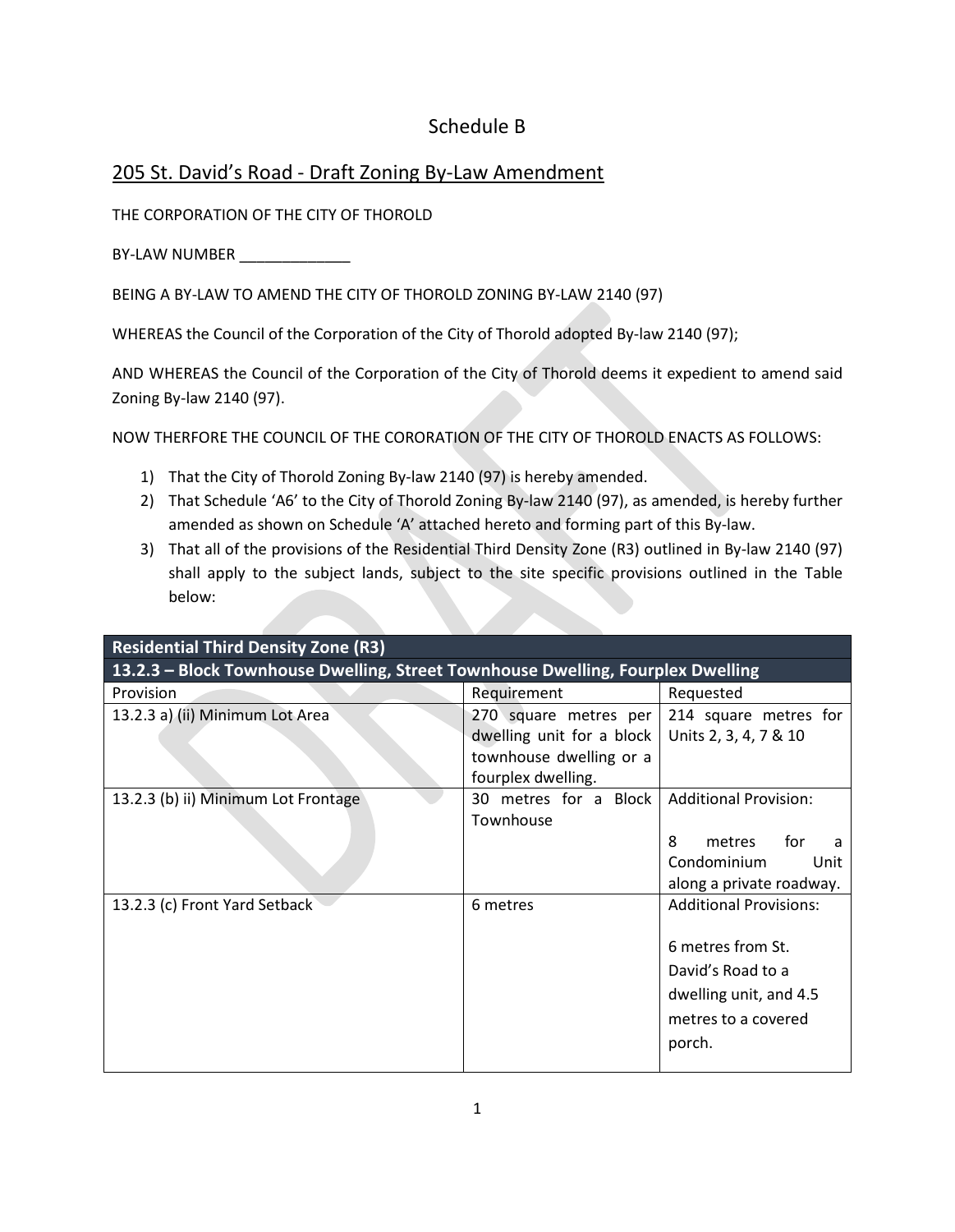|                                              |                                                   | 4.5 metres to a dwelling<br>and 6 metres to an<br>attached garage<br>measured from a private<br>roadway. |
|----------------------------------------------|---------------------------------------------------|----------------------------------------------------------------------------------------------------------|
| 13.2.3 (i) (i) Minimum Landscaped Open Space | where the lot abuts any<br>R1A, R1B, R1C, R1D, R2 | where the lot abuts any<br>R1A, R1B, R1C, R1D, R2                                                        |
|                                              | or R2S Zone, a strip of                           | or R2S Zone, a strip of                                                                                  |
|                                              | land having a width of                            | land having a width of                                                                                   |
|                                              | not less than 1.5 metres                          | not less than 0.7 metres                                                                                 |
|                                              | shall be provided and                             | shall be provided and                                                                                    |
|                                              | maintained on the lot                             | maintained on the lot                                                                                    |
|                                              | adjacent to the abutting                          | adjacent to the abutting                                                                                 |
|                                              | lot line(s) as landscaped                         | lot line(s) as landscaped                                                                                |
|                                              | open space,                                       | open space,                                                                                              |

4) That the following provision, having due regard for Section 6.2.2.3 of By-law 2140 (97) be applied to the property:

*"Subject to compliance Section 6.2.2.3 of By-law 2140 (97), covered decks are permitted for all Units."*

READ A FIRST, SECOND AND THIRD TIME AND PASSED BY COUNCIL THIS \_\_\_\_\_\_\_ DAY OF \_\_\_\_\_\_\_\_\_\_\_\_\_ 2017.

| <b>MAYOR</b> |  |
|--------------|--|
| <b>CLERK</b> |  |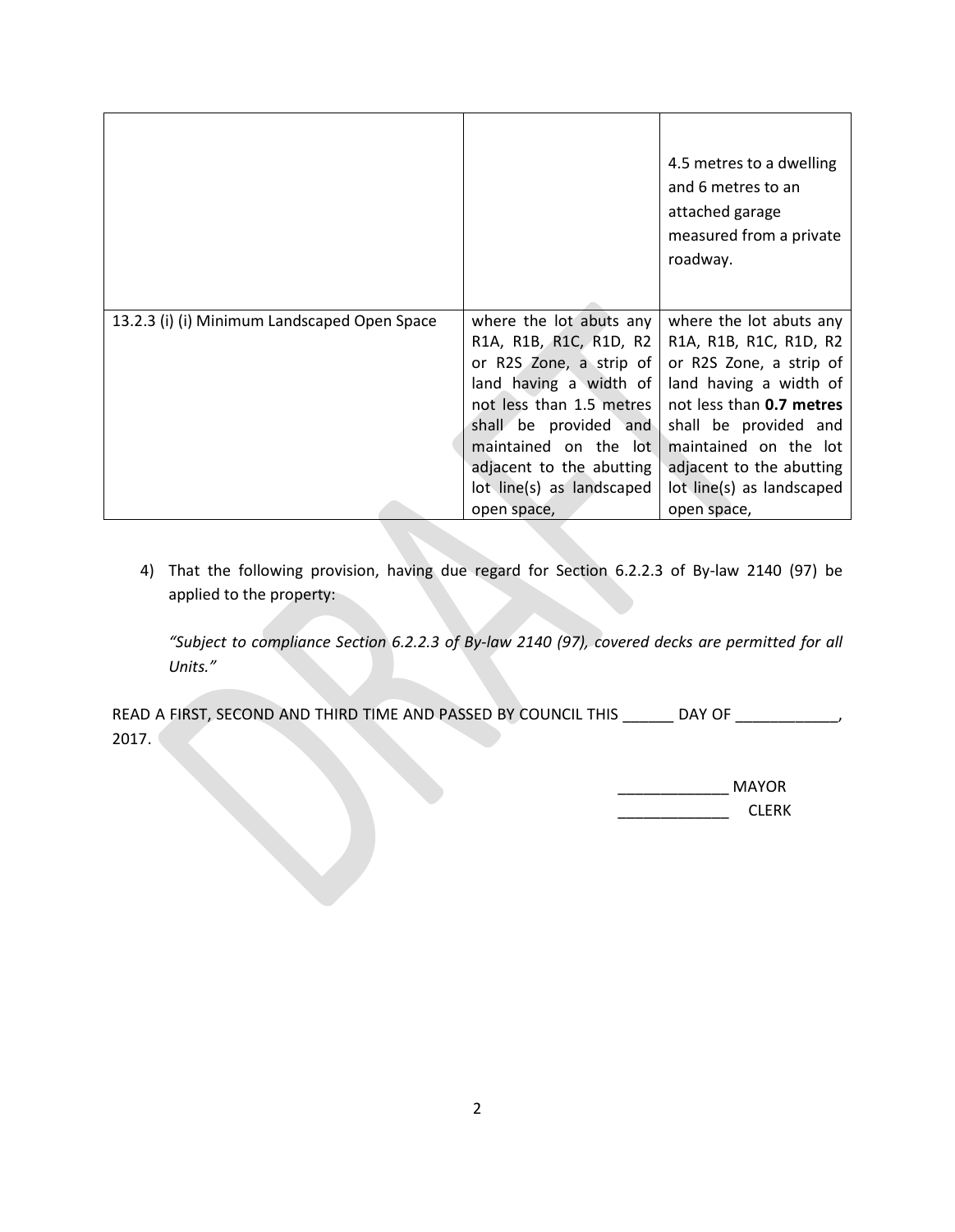## Schedule B

## 205 St. David's Road - Draft Zoning By-Law Amendment

THE CORPORATION OF THE CITY OF THOROLD

BY-LAW NUMBER

BEING A BY-LAW TO AMEND THE CITY OF THOROLD ZONING BY-LAW (60) 2019

WHEREAS the Council of the Corporation of the City of Thorold adopted By-law (60) 2019;

AND WHEREAS the Council of the Corporation of the City of Thorold deems it expedient to amend said Zoning By-law (60) 2019.

NOW THERFORE THE COUNCIL OF THE CORORATION OF THE CITY OF THOROLD ENACTS AS FOLLOWS:

- 1) That the City of Thorold Zoning By-law (60) 2019 is hereby amended.
- 2) That Schedule 'A6' to the City of Thorold Zoning By-law (60) 2019, as amended, is hereby further amended as shown on Schedule 'A' attached hereto and forming part of this By-law.
- 3) That all of the provisions of the R3D Zone outlined in By-law (60) 2019 shall apply to the subject lands, subject to the site specific provisions outlined in the Table below:

**R3D Zone – Private Street Development Table 6.3 b Lot, Building, and Structure Requirements for Townhouses (Street or Stacked), Triplex, Fourplex and Private Street Development** 

| <b>Provision</b>                                               | <b>Requirement</b>                                               | Requested                                                        |
|----------------------------------------------------------------|------------------------------------------------------------------|------------------------------------------------------------------|
|                                                                | 4.5 m to dwelling                                                | <b>Additional Provision:</b>                                     |
| Minimum Distance from Private Street or<br>Condominium Roadway | 6.0 m to private garage<br>or rear wall                          | 2.9 metres to dwelling<br>for Unit 8.                            |
| Minimum Planting / Buffer Strip                                | 1.5 m where abutting<br>R1A, R1B, R1C, R1D, R2A<br>and R2B zones | 0.7 m where abutting<br>R1A, R1B, R1C, R1D, R2A<br>and R2B zones |
| Minimum Dwelling Unit Area                                     | m2 per interior<br>160.0<br>unit and 200.0 m2 per<br>end unit    | 113 $m^2$ for an interior<br>unit.<br>131 $m^2$ for an end unit. |

4) That all of the provisions of Section 4, Parking and Loading Requirements outlined in By-law (60) 2019 shall apply to the subject lands, subject to the site specific provisions outlined in the Table below: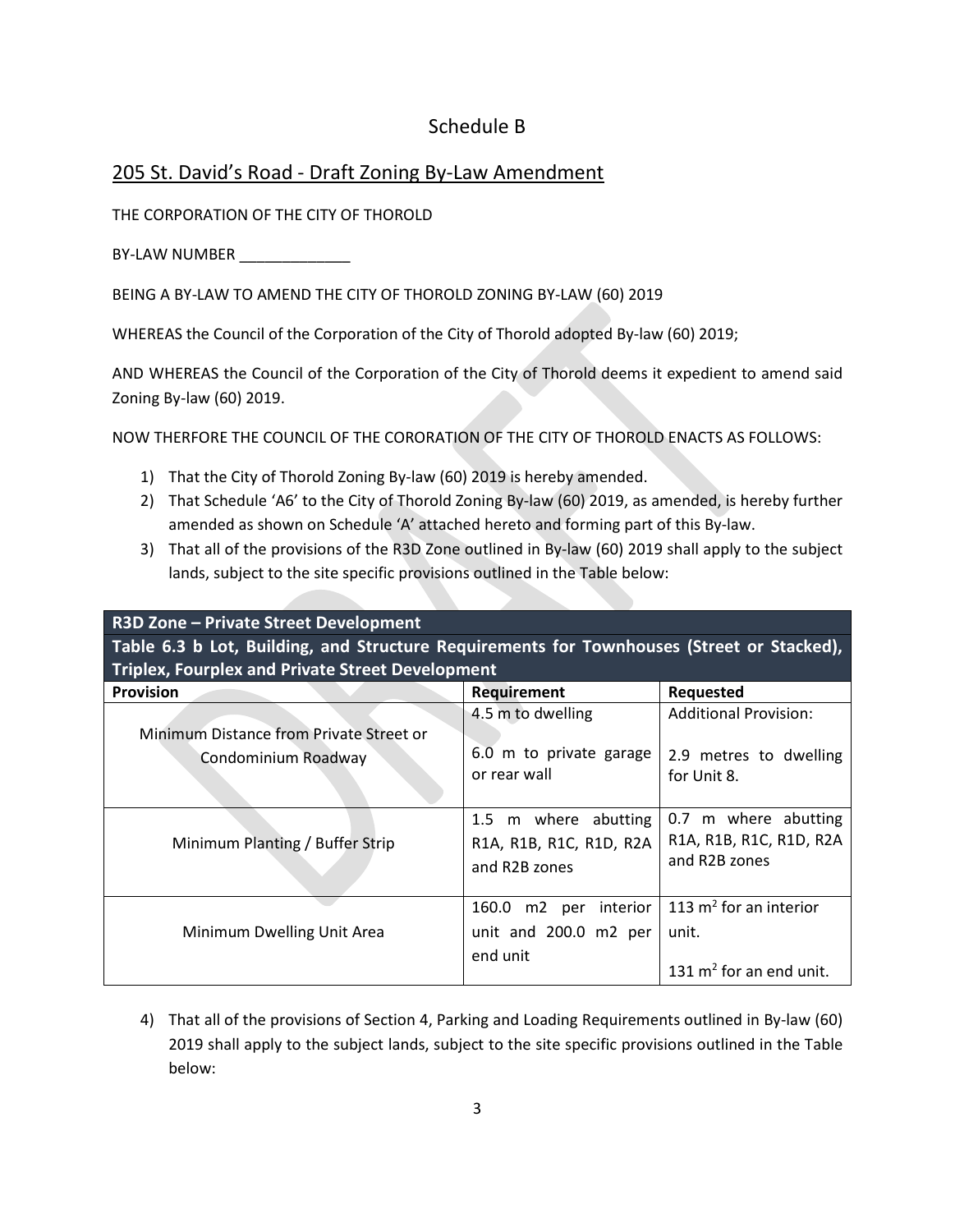| <b>Parking</b>    |                                                                                                                                                                                                                                                |                                                                                                                      |
|-------------------|------------------------------------------------------------------------------------------------------------------------------------------------------------------------------------------------------------------------------------------------|----------------------------------------------------------------------------------------------------------------------|
| 4.4.2 - Driveways |                                                                                                                                                                                                                                                |                                                                                                                      |
| Provision         | Requirement                                                                                                                                                                                                                                    | Requested                                                                                                            |
| <b>Driveways</b>  | b) In any zone where a<br>dwelling is permitted, the<br>driveway<br>maximum<br>width shall be 7.0 m or<br>50% of the frontage or<br>the exterior side lot line<br>distance; whichever<br>İS<br>less, for the entire length<br>of the driveway. | Notwithstanding Policy<br>4.4.2 b), that a driveway<br>width of 7.0 metres, or<br>55% is permitted for all<br>Units. |

5) That the following provision, having due regard for Table 3.5 of By-law (60) 2019 be applied to the property:

*"Subject to compliance with Table 3.5 Platform Structure Permitted Encroachments/ Projections (i.e. Deck, Porch, Balcony, Patio), covered decks are permitted for all Units."* 

| READ A FIRST, SECOND AND THIRD TIME AND PASSED BY COUNCIL THIS |  |  | DAY OF |  |
|----------------------------------------------------------------|--|--|--------|--|
| 2017                                                           |  |  |        |  |

| MAYOR        |  |
|--------------|--|
| <b>CLERK</b> |  |